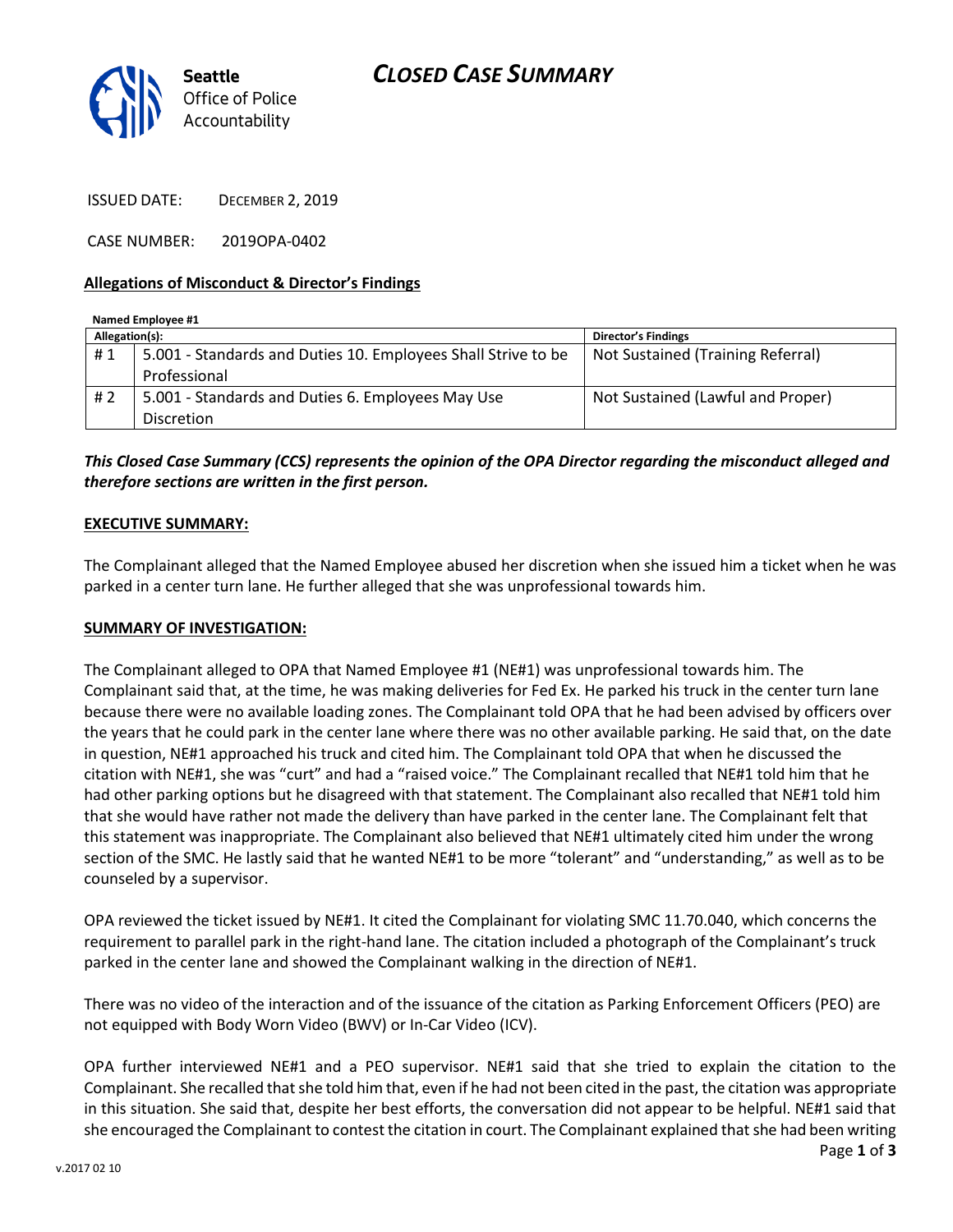# *CLOSE CASE SUMMARY*



OPA CASE NUMBER: 2019OPA-0402

citations under the relevant provision of the SMC more and more and vehicles parking in the center lane was starting to become the norm in Capitol Hill. The citations were purposed to prevent this behavior from occurring. NE#1 asserted that she cited the Complainant under the correct SMC provision. NE#1 said that the Complainant told her that he was going to contact her supervisor and she replied that he had the right to do so. NE#1 denied that she acted in the manner that the Complainant described and told OPA that she was not unprofessional during this incident.

The PEO supervisor told OPA that NE#1 cited the Complainant under the appropriate SMC provision. The PEO supervisor told OPA that there is no SMC provision that specifically references parking in the center lane. Lastly, the PEO supervisor said that there are no exceptions provided to Fed Ex trucks, or other delivery trucks, to allow them to park in the center lane.

## **ANALYSIS AND CONCLUSIONS:**

## **Named Employee #1 - Allegations #1** *5.001 - Standards and Duties 10. Employees Shall Strive to be Professional*

SPD Policy 5.001-POL-10 requires that SPD employees "strive to be professional at all times." The policy further instructs that "employees may not engage in behavior that undermines public trust in the Department, the officer, or other officers." (SPD Policy 5.001-POL-10.) The policy further states the following: "Any time employees represent the Department or identify themselves as police officers or Department employees, they will not use profanity directed as an insult or any language that is derogatory, contemptuous, or disrespectful toward any person." (*Id*.) Lastly, the policy instructs Department employees to "avoid unnecessary escalation of events even if those events do not end in reportable uses of force." (*Id*.)

Based on OPA's review of the available evidence, there is an insufficient basis upon which to conclude that NE#1 was unprofessional during this incident. This is so even though, as discussed in multiple other cases, NE#1 has received professionalism complaints at a higher rate than virtually any PEO. In a recent case – 2019OPA-0251 – NE#1 was alleged to have been unprofessional to an individual that she cited. There, NE#1 admitted that her approach to the Complainant could have been viewed as "aggressive." As such, OPA concluded that, even in the absence of video, there was enough evidence to establish that NE#1 was unprofessional when applying a totality of the evidence standard. Here, though, NE#1 denied that she was rude or aggressive and, accordingly, the evidence is insufficient to find that she violated policy.

The above being said and, again, based on the high number of similar cases involving NE#1 in the past, OPA recommends that NE#1 receive the below Training Referral.

• **Training Referral**: NE#1 should be reminded of the requirement that she treats those she interacts with professionally. OPA is aware that NE#1 is working hard to be professional and to better herself and her performance of her job. OPA commends her for that. However, OPA requests that NE#1's supervisors instruct her that, as recently clearly communicated to her by the Chief of Police, she needs to avoid future professionalism cases. This retraining and any associated retraining should be documented, and this documentation should be maintained in an appropriate database.

## Recommended Finding: **Not Sustained (Training Referral)**